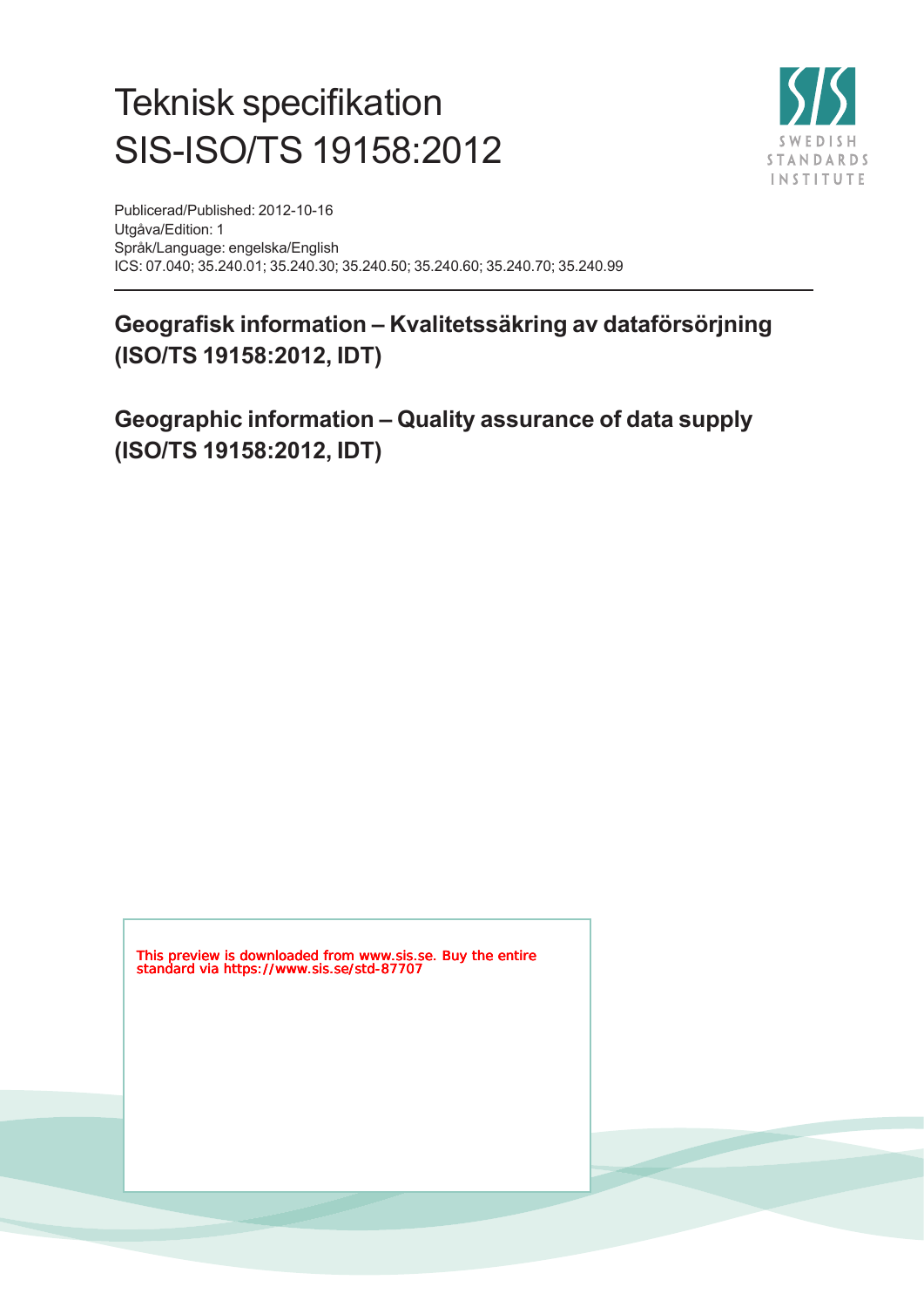# Standarder får världen att fungera

*SIS (Swedish Standards Institute) är en fristående ideell förening med medlemmar från både privat och offentlig sektor. Vi är en del av det europeiska och globala nätverk som utarbetar internationella standarder. Standarder är dokumenterad kunskap utvecklad av framstående aktörer inom industri, näringsliv och samhälle och befrämjar handel över gränser, bidrar till att processer och produkter blir säkrare samt effektiviserar din verksamhet.* 

#### **Delta och påverka**

Som medlem i SIS har du möjlighet att påverka framtida standarder inom ditt område på nationell, europeisk och global nivå. Du får samtidigt tillgång till tidig information om utvecklingen inom din bransch.

#### **Ta del av det färdiga arbetet**

Vi erbjuder våra kunder allt som rör standarder och deras tillämpning. Hos oss kan du köpa alla publikationer du behöver – allt från enskilda standarder, tekniska rapporter och standardpaket till handböcker och onlinetjänster. Genom vår webbtjänst e-nav får du tillgång till ett lättnavigerat bibliotek där alla standarder som är aktuella för ditt företag finns tillgängliga. Standarder och handböcker är källor till kunskap. Vi säljer dem.

#### **Utveckla din kompetens och lyckas bättre i ditt arbete**

Hos SIS kan du gå öppna eller företagsinterna utbildningar kring innehåll och tillämpning av standarder. Genom vår närhet till den internationella utvecklingen och ISO får du rätt kunskap i rätt tid, direkt från källan. Med vår kunskap om standarders möjligheter hjälper vi våra kunder att skapa verklig nytta och lönsamhet i sina verksamheter.

**Vill du veta mer om SIS eller hur standarder kan effektivisera din verksamhet är du välkommen in på www.sis.se eller ta kontakt med oss på tel 08-555 523 00.**

# Standards make the world go round

*SIS (Swedish Standards Institute) is an independent non-profit organisation with members from both the private and public sectors. We are part of the European and global network that draws up international standards. Standards consist of documented knowledge developed by prominent actors within the industry, business world and society. They promote cross-border trade, they help to make processes and products safer and they streamline your organisation.*

#### **Take part and have influence**

As a member of SIS you will have the possibility to participate in standardization activities on national, European and global level. The membership in SIS will give you the opportunity to influence future standards and gain access to early stage information about developments within your field.

#### **Get to know the finished work**

We offer our customers everything in connection with standards and their application. You can purchase all the publications you need from us - everything from individual standards, technical reports and standard packages through to manuals and online services. Our web service e-nav gives you access to an easy-to-navigate library where all standards that are relevant to your company are available. Standards and manuals are sources of knowledge. We sell them.

#### **Increase understanding and improve perception**

With SIS you can undergo either shared or in-house training in the content and application of standards. Thanks to our proximity to international development and ISO you receive the right knowledge at the right time, direct from the source. With our knowledge about the potential of standards, we assist our customers in creating tangible benefit and profitability in their organisations.

**If you want to know more about SIS, or how standards can streamline your organisation, please visit www.sis.se or contact us on phone +46 (0)8-555 523 00**



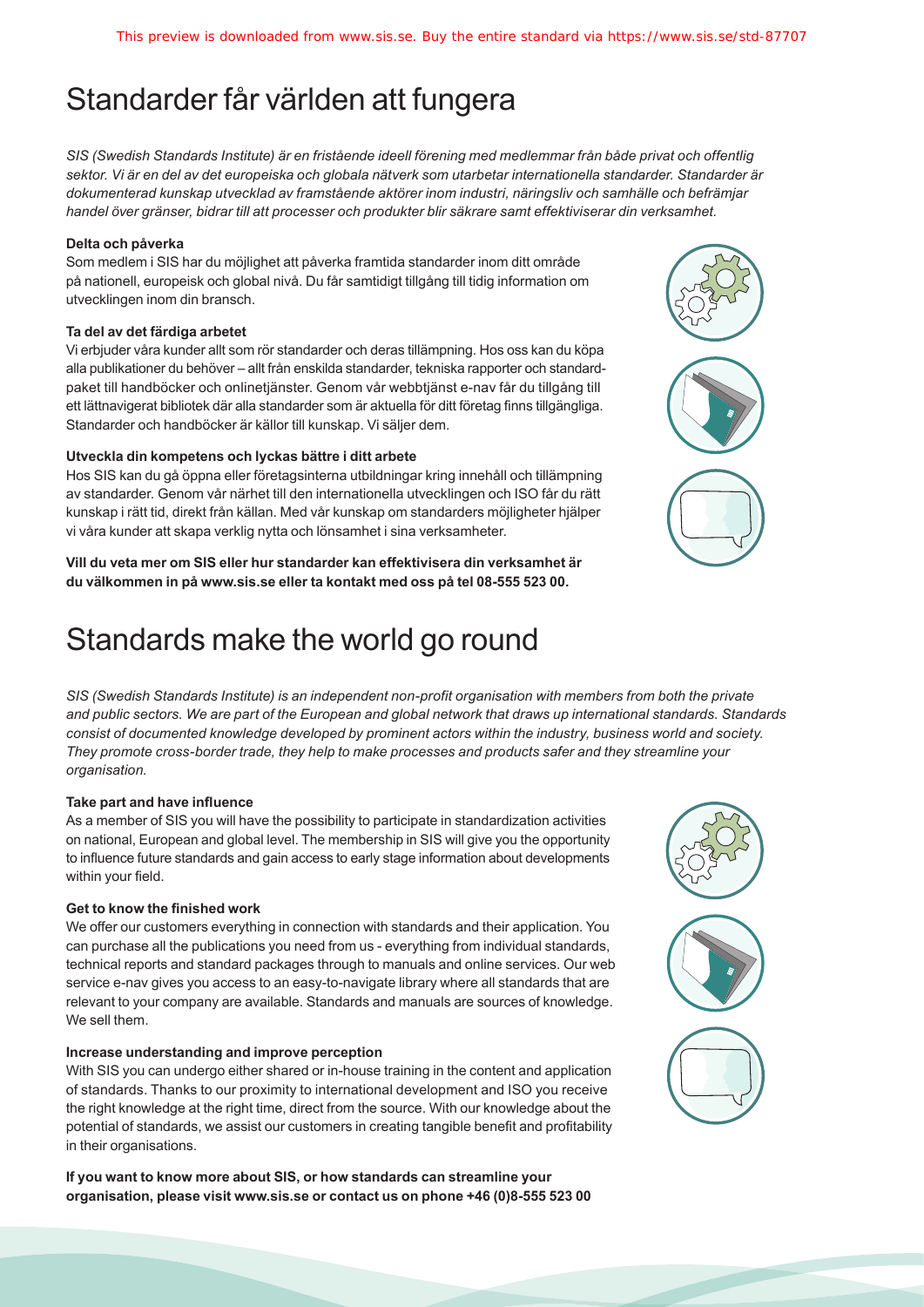Denna tekniska specifikation är inte en svensk standard. Detta dokument innehåller den engelska språkversionen av ISO/TS 19158:2012.

This Technical Specification is not a Swedish Standard. This document contains the English version of ISO/TS 19158:2012.

© Copyright/Upphovsrätten till denna produkt tillhör SIS, Swedish Standards Institute, Stockholm, Sverige. Användningen av denna produkt regleras av slutanvändarlicensen som återfinns i denna produkt, se standardens sista sidor.

© Copyright SIS, Swedish Standards Institute, Stockholm, Sweden. All rights reserved. The use of this product is governed by the end-user licence for this product. You will find the licence in the end of this document.

*Upplysningar om sakinnehållet i detta dokument lämnas av SIS, Swedish Standards Institute, telefon 08-555 520 00.*  Standarder kan beställas hos SIS Förlag AB som även lämnar allmänna upplysningar om nationell och internationell *standard.*

*Information about the content of this document is available from the SIS, Swedish Standards Institute, telephone +46 8 555 520 00. Standards may be ordered from SIS Förlag AB, who can also provide general information about national and international standards.*

Dokumentet är framtaget av kommittén för Ramverk för geodata, SIS/TK 323.

Har du synpunkter på innehållet i det här dokumentet, vill du delta i ett kommande revideringsarbete eller vara med och ta fram standarder inom området? Gå in på www.sis.se - där hittar du mer information.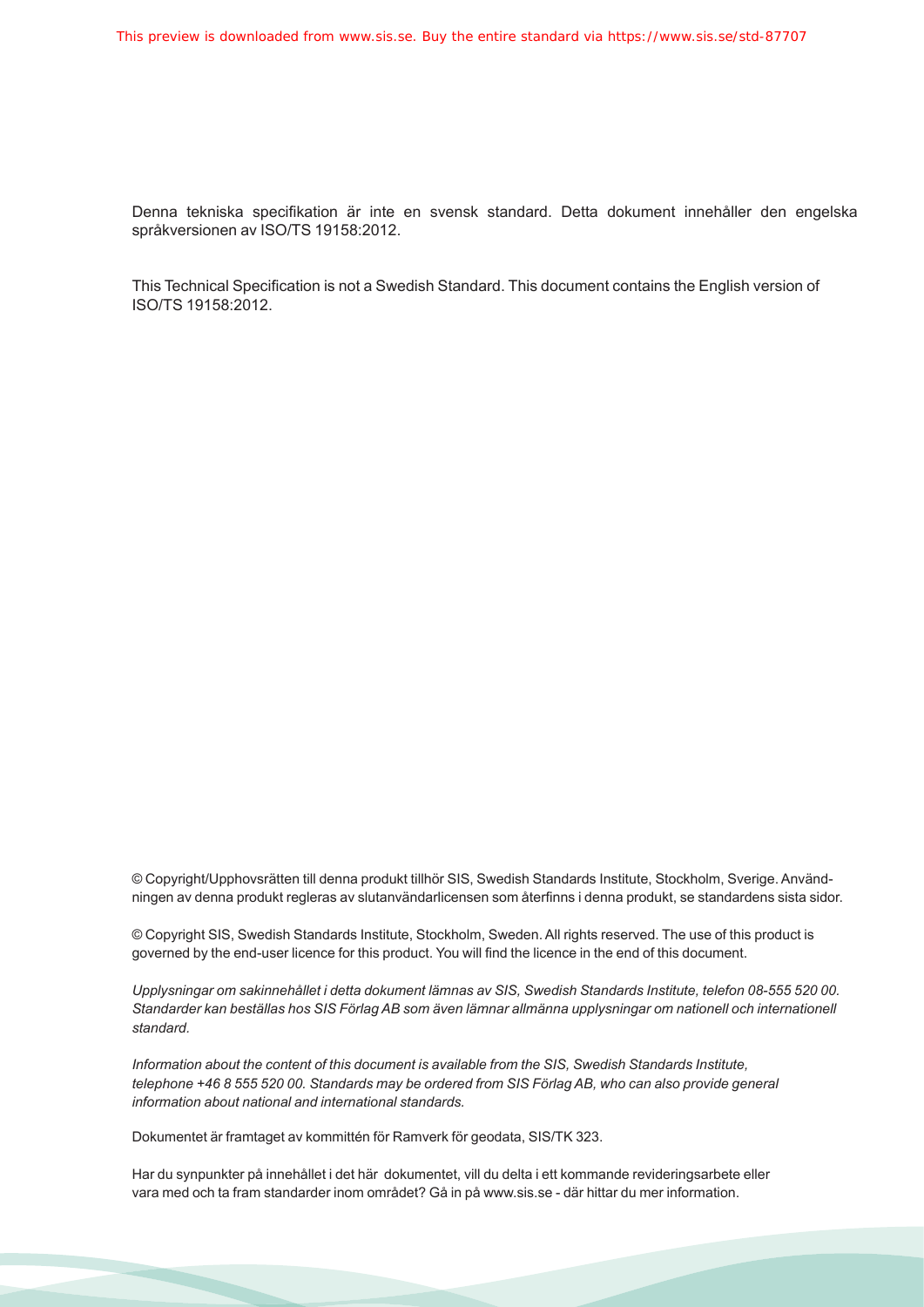This preview is downloaded from www.sis.se. Buy the entire standard via https://www.sis.se/std-87707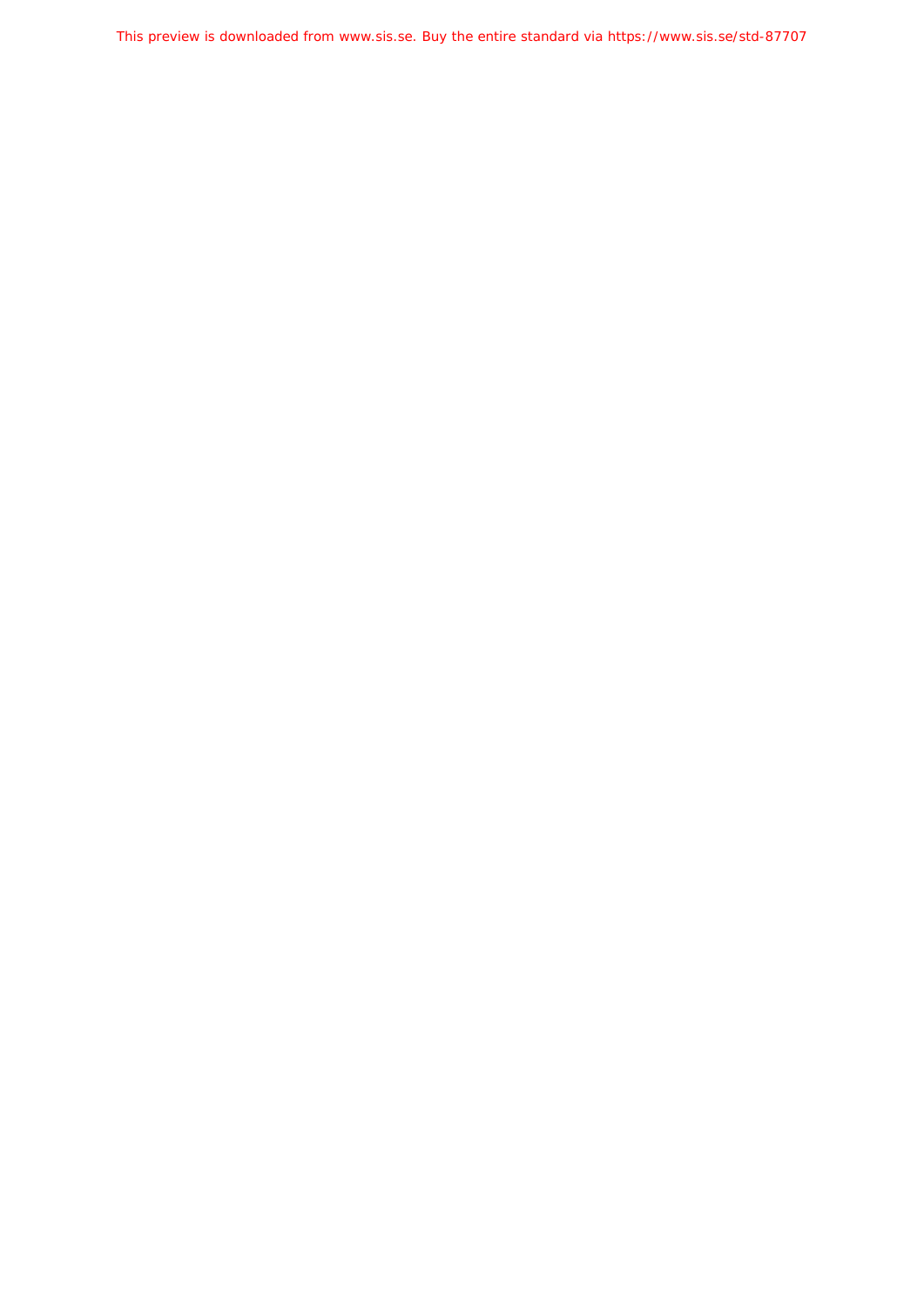# **Contents**

| 1 |                                                                                                                                                        |  |
|---|--------------------------------------------------------------------------------------------------------------------------------------------------------|--|
| 2 |                                                                                                                                                        |  |
| 3 |                                                                                                                                                        |  |
| 4 |                                                                                                                                                        |  |
| 5 |                                                                                                                                                        |  |
| 6 | 6.1<br>6.2<br>6.3                                                                                                                                      |  |
| 7 | 7.1<br>7.2                                                                                                                                             |  |
| 8 | 8.1<br>8.2<br>8.3<br>8.4<br>8.5                                                                                                                        |  |
|   | Annex A (normative) Abstract test suite <b>Election Communities</b> 10                                                                                 |  |
|   |                                                                                                                                                        |  |
|   | Annex C (informative) Quality assurance in production and the steps to an appropriate level of<br>quality assurance <b>Exercise Allen assurance</b> 15 |  |
|   | Annex D (informative) Example of individual and team quality assessment procedure19                                                                    |  |
|   |                                                                                                                                                        |  |

Page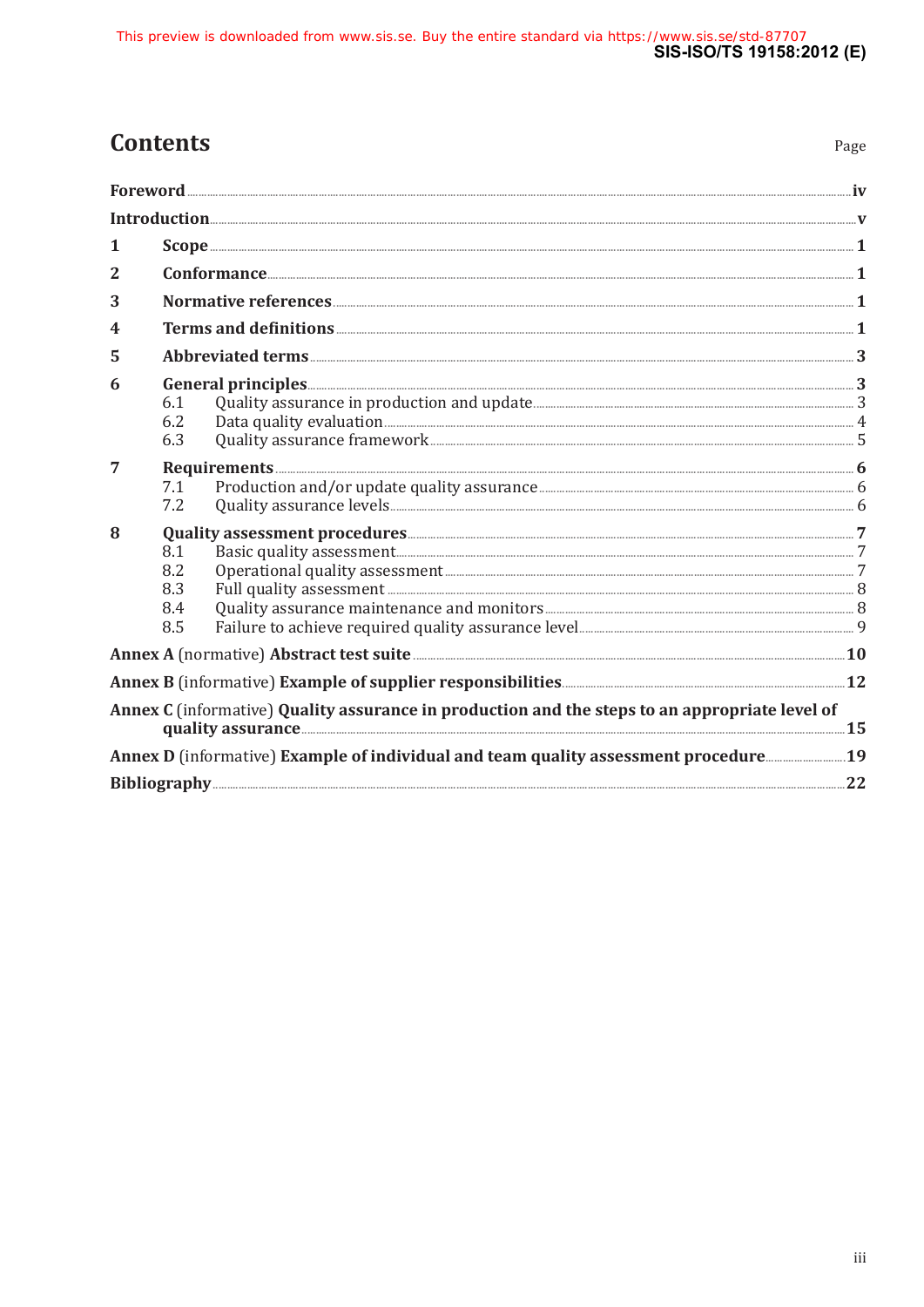# <span id="page-5-0"></span>**Foreword**

ISO (the International Organization for Standardization) is a worldwide federation of national standards bodies (ISO member bodies). The work of preparing International Standards is normally carried out through ISO technical committees. Each member body interested in a subject for which a technical committee has been established has the right to be represented on that committee. International organizations, governmental and non-governmental, in liaison with ISO, also take part in the work. ISO collaborates closely with the International Electrotechnical Commission (IEC) on all matters of electrotechnical standardization.

International Standards are drafted in accordance with the rules given in the ISO/IEC Directives, Part 2.

The main task of technical committees is to prepare International Standards. Draft International Standards adopted by the technical committees are circulated to the member bodies for voting. Publication as an International Standard requires approval by at least 75 % of the member bodies casting a vote.

In other circumstances, particularly when there is an urgent market requirement for such documents, a technical committee may decide to publish other types of document:

- an ISO Publicly Available Specification (ISO/PAS) represents an agreement between technical experts in an ISO working group and is accepted for publication if it is approved by more than 50 % of the members of the parent committee casting a vote;
- an ISO Technical Specification (ISO/TS) represents an agreement between the members of a technical committee and is accepted for publication if it is approved by 2/3 of the members of the committee casting a vote.

An ISO/PAS or ISO/TS is reviewed after three years in order to decide whether it will be confirmed for a further three years, revised to become an International Standard, or withdrawn. If the ISO/PAS or ISO/TS is confirmed, it is reviewed again after a further three years, at which time it must either be transformed into an International Standard or be withdrawn.

Attention is drawn to the possibility that some of the elements of this document may be the subject of patent rights. ISO shall not be held responsible for identifying any or all such patent rights.

ISO/TS 19158 was prepared by Technical Committee ISO/TC 211, *Geographic information/Geomatics*.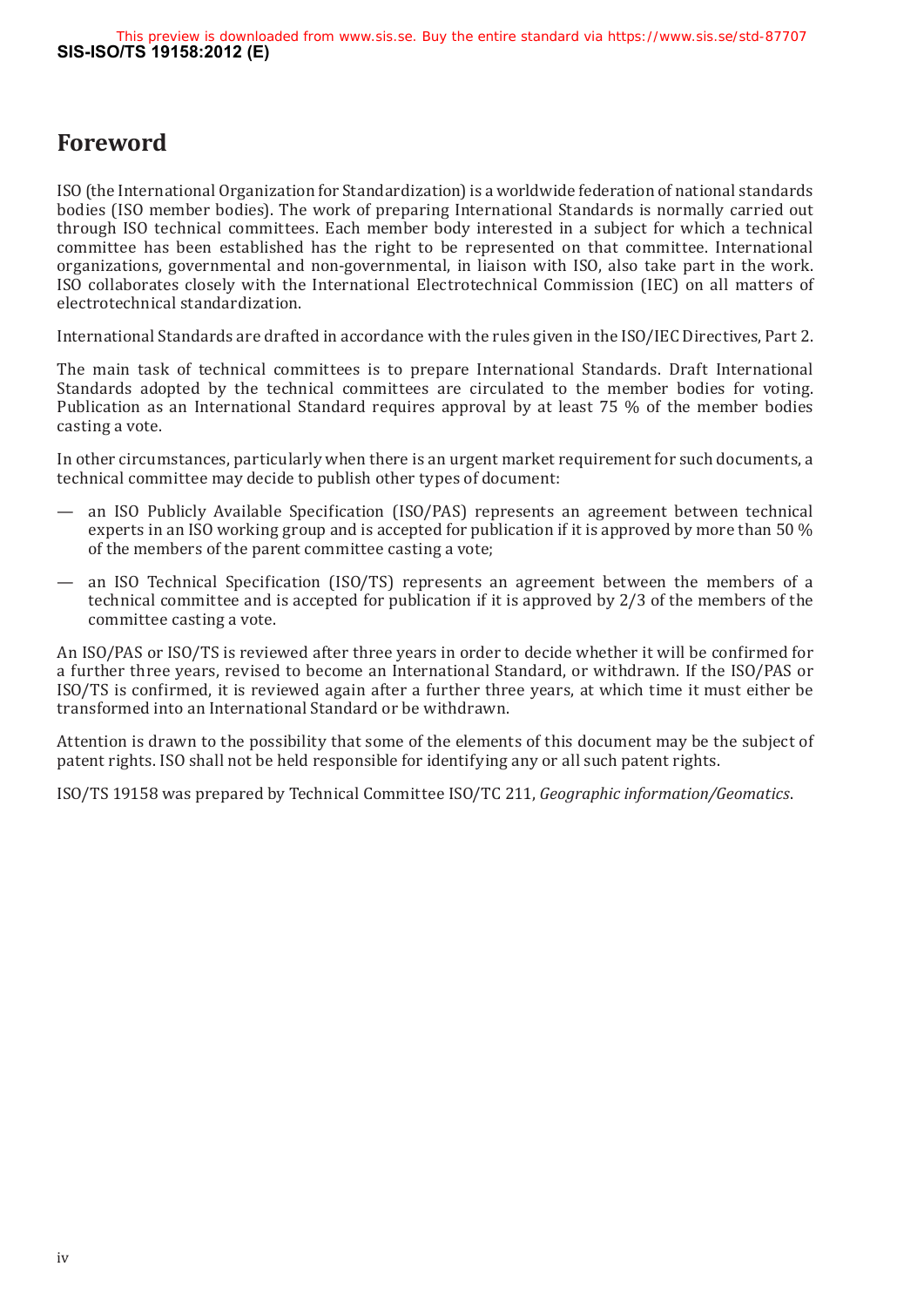# <span id="page-6-0"></span>**Introduction**

This Technical Specification provides a quality assurance framework for the producer and customer in their production relationship. It identifies methods of managing the quality of production more efficiently and effectively. It enables innovation and continual improvement within the context of existing:

- geographic information quality principles and quality evaluation procedures, and
- quality management systems.

With ever increasing demands in value and quality in the Geographic Information (GI) market the framework facilitates the production of a product that meets requirements in terms of cost, quantity, quality and timeliness.

Through the application of the framework there are opportunities for:

- better understanding of requirements by all involved in production and update especially within multiple producer environments,
- reduced data throughput time,
- reduced rework,
- improved data quality, and
- increased confidence within a mutually beneficial relationship leading to lower costs for both supplier and organization.

ISO 19157 establishes the principles for the description of geographic data quality and specifies components for reporting quality information as well as procedures for the evaluation of geographic data quality.

The quality assessment procedure, as defined in this Technical Specification, is a second-party (customer) conformity assessment activity.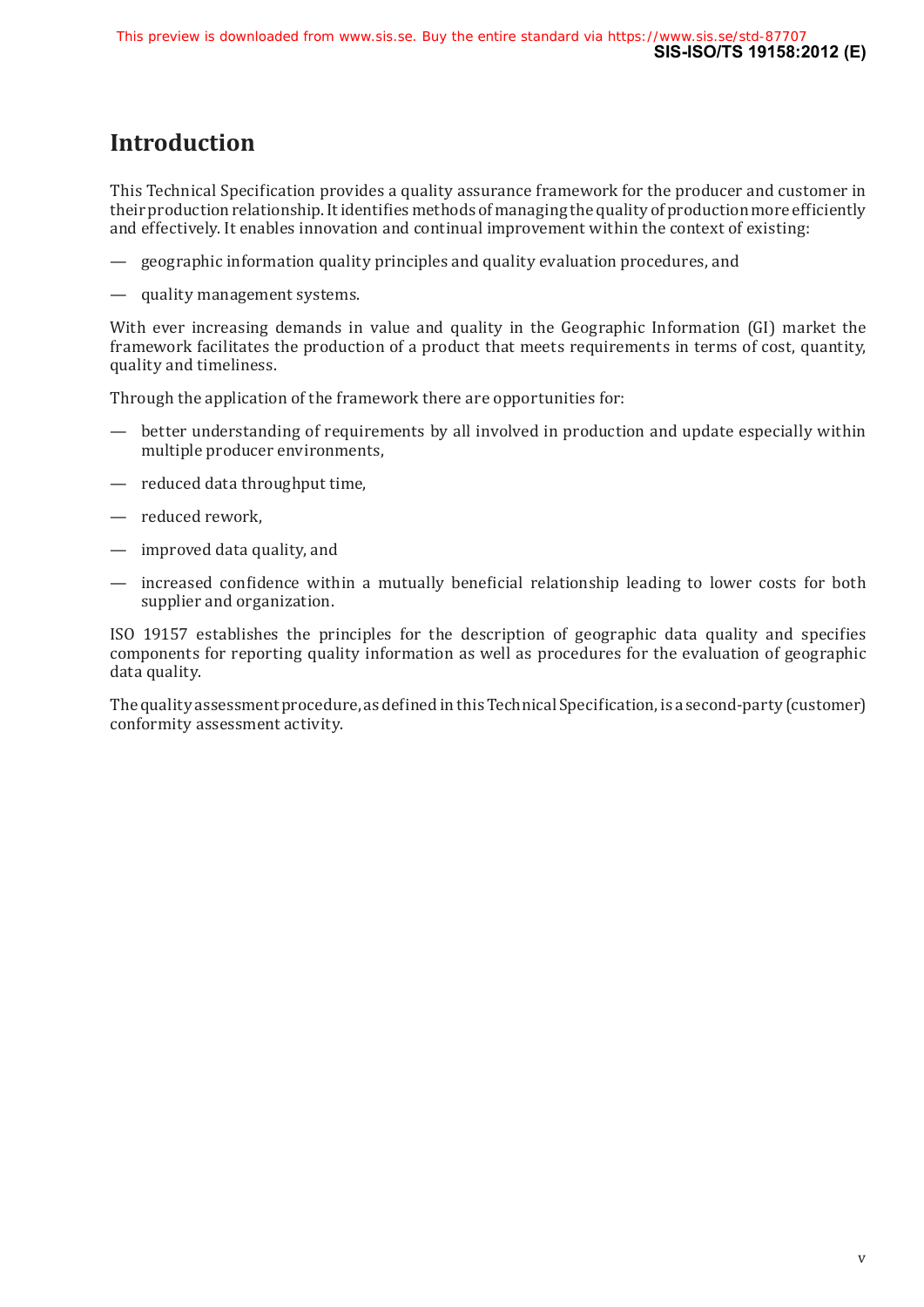**SIS-ISO/TS 19158:2012 (E)** This preview is downloaded from www.sis.se. Buy the entire standard via https://www.sis.se/std-87707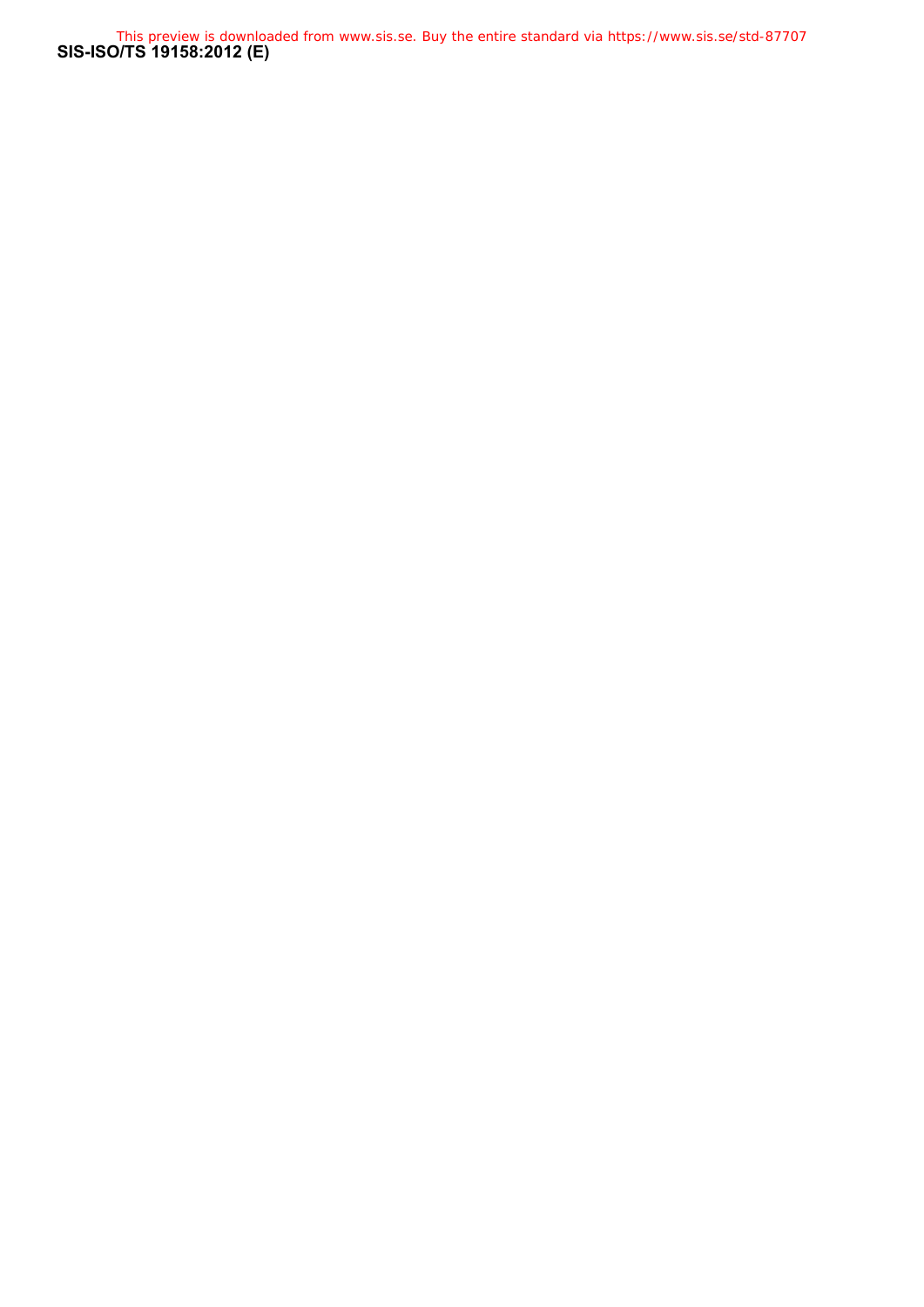# <span id="page-8-0"></span>**Geographic information — Quality assurance of data supply**

# **1 Scope**

This Technical Specification provides a framework for quality assurance specific to geographic information. It is based upon the quality principles and quality evaluation procedures of geographic information identified in ISO 19157 and the general quality management principles defined in ISO 9000 [2].

The framework defined in this Technical Specification enables a customer to satisfy itself that its suppliers, both internal and external, are capable of delivering geographic information to the required quality. Fundamental to the framework is the assurance of the supplier's ability to understand and meet the quality requirements. Through the quality assurance framework both the customer and the supplier are able to consider the quality required at the earliest opportunity in the production/update process.

Principles and responsibilities of the relationship between the customer and the supplier that facilitate the framework are provided. The responsibility for the quality assessment procedure is shared between the customer and the supplier.

This Technical Specification is applicable to customers and suppliers of all geographic information where the quality of the product may be impacted upon by the supplier's processes in any of the following scenarios:

- there is an agreement or legislation for the supply of data acquisition services,
- data acquisition services are being tendered for, and
- one or more suppliers exist in the supply chain.

This Technical Specification is not applicable for the supply of legacy datasets or 'off the shelf' products where there is no further data production or update activity to manage.

# **2 Conformance**

Any organization claiming conformance with this specification shall pass all of the requirements described in the abstract test suite presented in Annex A.

# **3 Normative references**

The following referenced documents are indispensable for the application of this document. For dated references, only the edition cited applies. For undated references, the latest edition of the referenced document (including any amendments) applies.

ISO 19157:—1), *Geographic information — Data quality*

# **4 Terms and definitions**

For the purposes of this document, the following terms and definitions apply.

<sup>1)</sup> To be published.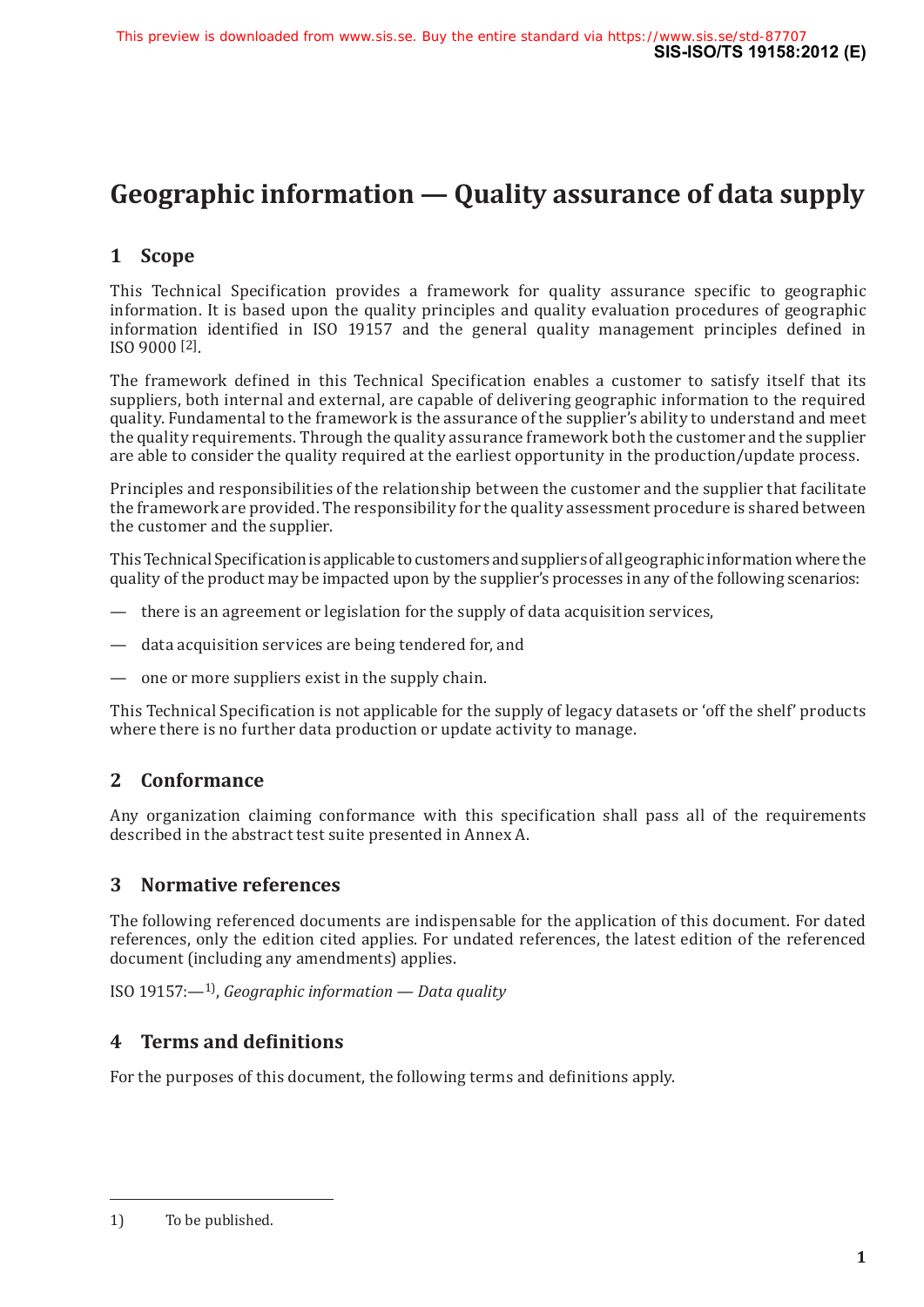# **4.1**

#### **customer**

organization or person that receives a product (4.3)

#### [SOURCE: ISO 9000:2005, definition 3.3.5]

NOTE The customer can be internal or external to the supplier (4.11) organization.

### **4.2**

#### **process**

set of interrelated or interacting activities which transforms inputs into outputs

[SOURCE: ISO 9000:2005, definition 3.4.1]

NOTE The process may be broken down further into elemental activities [sub-process (4.10)] as is deemed necessary to control the quality (4.4) of the process.

### **4.3**

#### **product**

result of a process (4.2)

[SOURCE: ISO 9000:2005, definition 3.4.2]

### **4.4**

#### **quality**

degree to which a set of inherent characteristics fulfils requirements

[SOURCE: ISO 9000:2005, definition 3.1.1]

NOTE For the purposes of this Technical Specification the quality characteristics of a product (4.3) include:

data quality (the elements of which are described by ISO 19157),

- volume of delivery,
- schedule of delivery, and
- cost of production and/or update.

### **4.5**

#### **quality assessment procedure**

procedure by which a customer (4.1) assures that its suppliers (4.11) are capable of consistently delivering the product (4.3) to the required quality (4.4)

NOTE The assessment procedure is a second-party (customer) conformity assessment activity.

#### **4.6**

#### **quality assessment result**

output of the quality assessment procedure (4.5)

#### **4.7**

#### **quality assurance**

part of quality (4.4) management focused on providing confidence that quality requirements will be fulfilled

[SOURCE: ISO 9000:2005, definition 3.2.11]

### **4.8**

#### **quality assurance level**

assurance level achieved is an outcome of the quality assessment procedure (4.5)

NOTE Three quality assurance levels can be achieved as part of the quality assurance framework: basic, operational and full.